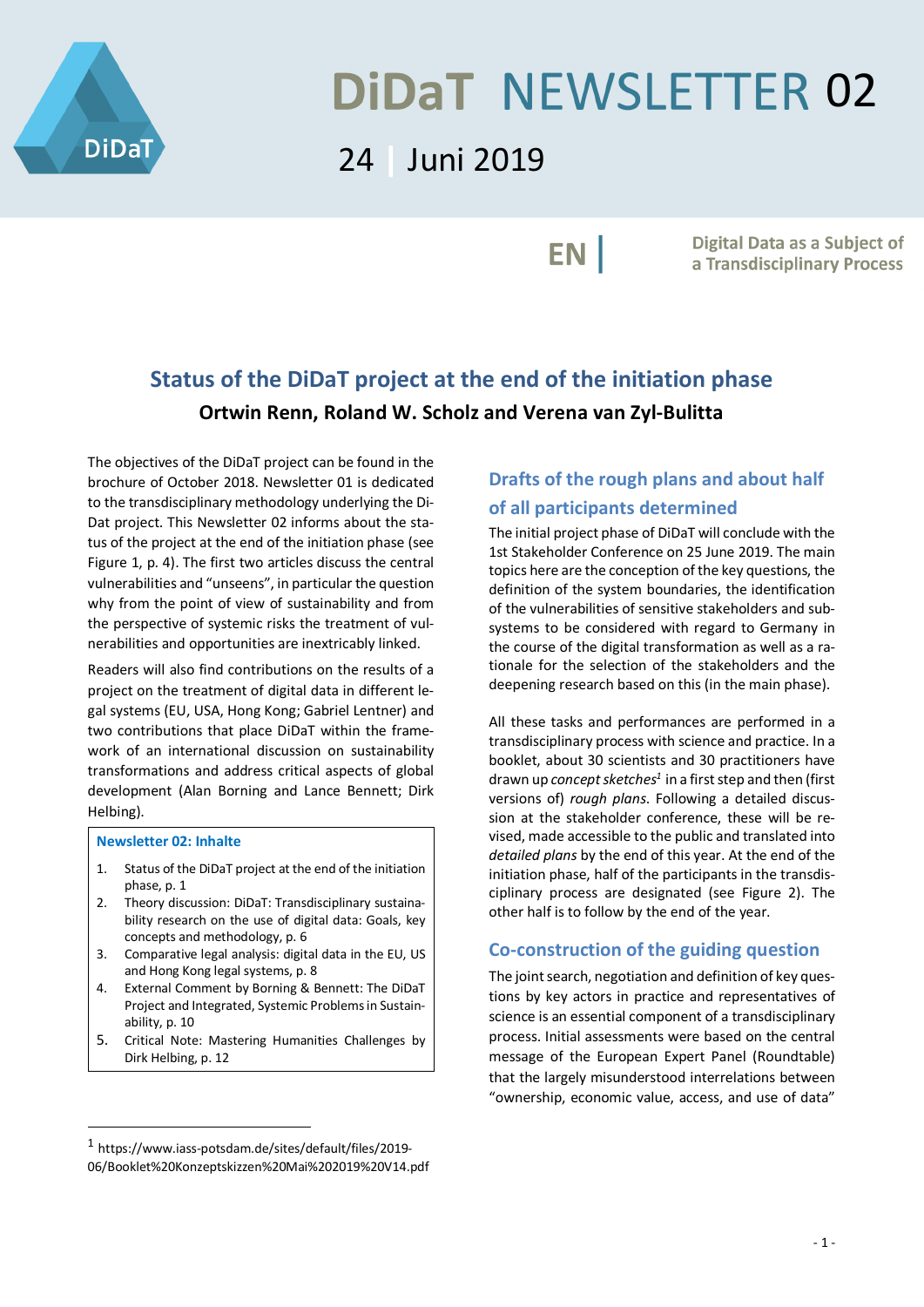are the main cause of Unseens<sup>2</sup>. The idea was to pay particular attention to those stakeholders and subsystems (such as the health care system or SMEs as an essential component of the German economy and society) that are exposed to particular vulnerabilities (e.g. as a result of disruptive processes) from the point of view of the resilience and sustainability of systems. At the end of the initialisation phase, we can describe Di-DaT's objectives as follows:

*DiDaT aims to increase the adaptive capacity of sensitive stakeholders and sub-systems in Germany when using digital data with regard to the intended and undesirable side effects (unseens) in order to develop a safe, positive and ultimately more sustainable use of the potentials of digital data and technologies. The aim is to develop social and technological innovations, to identify the vulnerabilities that arise and to transform them into opportunities by actively shaping them.*

#### **Vulnerability and sustainability**

The concept of *adaptive capacity* is a central component of the concept of vulnerability. It is not just a matter of a priori *risk management* for highly unknowable unseens (if one considers the high number of possible developments) and for negative events whose effects cannot be easily assessed. It is (also) about putting affected stakeholders (anticipatively) in a position to be able to react appropriately to these challenges in the event of significant changes in order to maintain their viability and their creative capacity. In this context, we also speak of sustainability or future viability.

## **The relationship between vulnerability and opportunity**

In the field of technology assessment, it is common practice to divide the calculated or assumed effects of the introduction and dissemination of technologies into opportunities and risks. Opportunities indicate intended and unintended, but readily accepted positive side effects, risks indicate accepted or unintended (often not foreseen) negative effects. In both cases, for opportunities and risks, it is usually a matter of estimating the probabilities that these effects, which have been identified as positive or negative, will or will not occur under certain conditions.

In the case of digital technologies, this structuring, as obvious as it may seem at first glance, is problematic. For here the scope for design is so large that the architecture chosen and implemented in each case generates opportunities and risks already at the onset. In contrast to traditional technologies, such as nuclear power plants or genetically modified foods, we do not assume a technical innovation and ask what opportunities and risks it can entail in order to introduce modifications that reduce the negative side effects. With digital techniques, the consequences already manifest themselves in the development process. To speak of side effects here is problematic in the term itself, since many complex technological innovations already create risks and opportunities on the drawing board: they are an unavoidable part of the design process. Many opportunities only arise when it is clear how possible risks can be tackled, and vice versa. Therefore, it makes sense here to first identify the possible risks and the possible negative effects and vulnerabilities that need to be addressed in order to realize any of the opportunities. One could also speak here of "opportunities and risks by design". This means that - from a sustainability perspective - the ability of stakeholders to deal appropriately with risks, uncertainties and vulnerabilities is part of innovation management for every digital innovation.

To take this into account, we at DiDaT do not speak of opportunities and risks, but of vulnerabilities and opportunities. Both are closely related and mutually dependent. The logic of this approach is that it makes sense to first determine vulnerabilities in order to gain design features for opportunities. For example, vulnerability to privacy violations can create opportunities for the development of products for encryption, data tracking and protection against unauthorized access. In

 <sup>2</sup> Scholz, R. W., Bartelsman, E. J., Diefenbach, S., Franke, L., Grunwald, A., Helbing, D., . . . Viale Pereira, G. (2018). Unintended side effects of the digital transition: European

scientists' messages from a proposition-based expert round table. *Sustainability, 10(6), 2001; https://doi.org/10.3390/su10062001*.

<sup>1</sup> Scholz, R. W., & Kley, M. (2019). *Stocks and Flows-based Stakeholder Analysis of Digital Data – Basic concepts, tools for analysis, data, and the role of digital data infrastructure providers*. Kreuzlingen: STTM. This paper results from a cooperation with the ÖFIT, Fraunhofer Fokus, Berlin.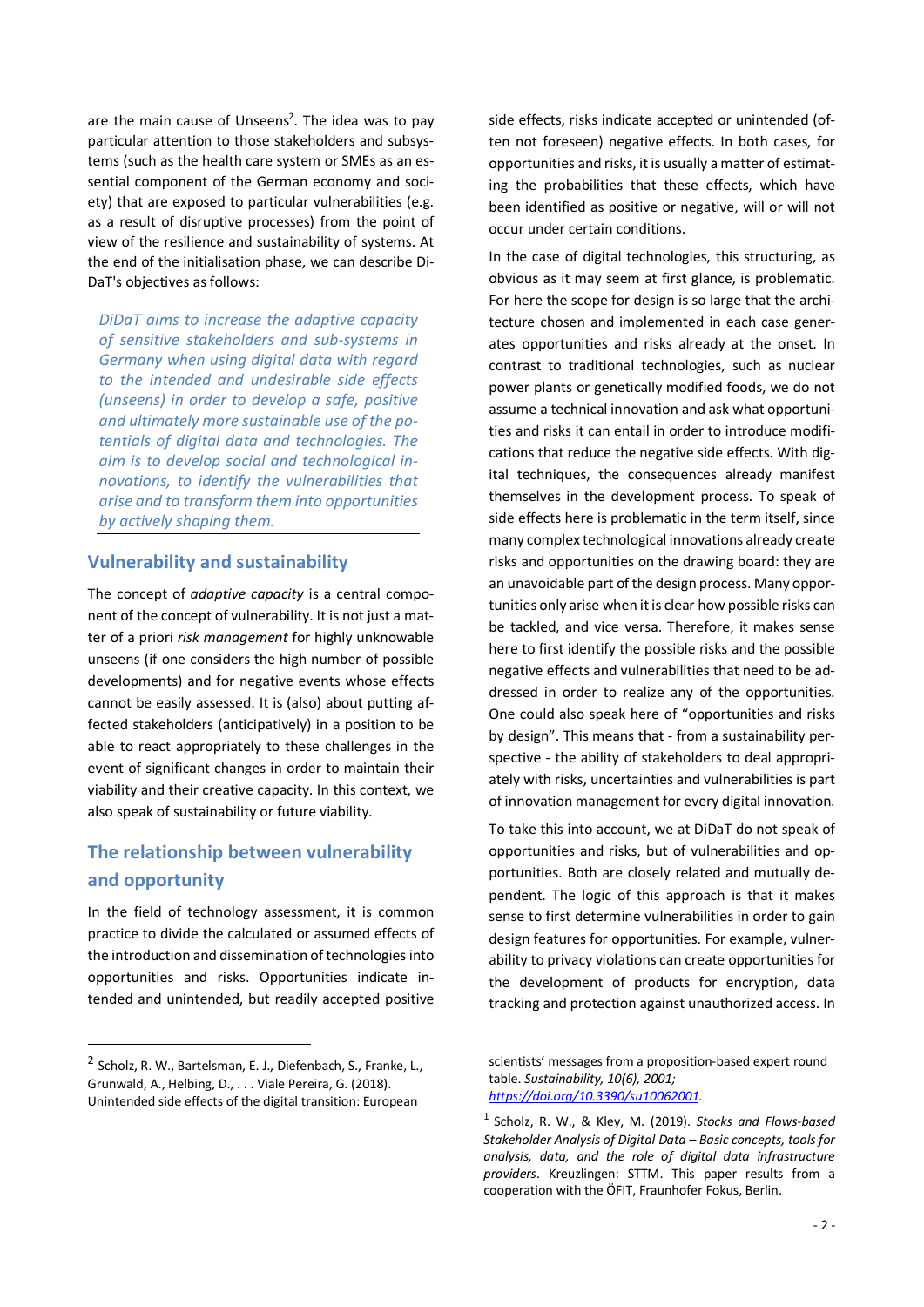an international context with different sensitivities for this vulnerability, regionally specific markets can also emerge in order to optimally meet the different security needs (e.g. Europe versus the USA or China).

All vulnerability spaces dealt with by DiDaT thus also deal with opportunities; it is even one of the essential goals of the transdisciplinary process to generate opportunity spaces from vulnerability spaces as far as possible with the help of the creative power of all actors involved.

## **Which stakeholders are exposed to which vulnerabilities through the irresponsible use of data?**

Answers to this question and the related question of which social and technological innovations can contribute to the best possible use of digital systems still have to be worked out and will be reflected in the planned White Paper in mid-2020.

The working groups on vulnerability spaces are currently drawing up initial lists and structures of vulnerabilities and the underlying processes. We can see that a large number of critical effects have to do with the question of who is allowed to use which data when and how (i.e. the allocation of data sovereignty). This gives rise to the following questions with regard to use;

Who has access to the economic data of consumers and who may use them when and how (e.g. for personalised advertising, consumer nudging, risk management of insurance companies)?

 $\overline{a}$ 

- According to which principles are which medical data collected? When are they made available to which actors and under what conditions?
- Political Surveillance: Is it permissible to collect and sell the political behaviour of the (state) citizen, which is derived from the behaviour in search engines (which can be regarded as a digital infrastructure)?
- What access do trade platforms have to the activities of companies? Are they allowed to use this to develop competitive business strategies (e.g. to better estimate the value of a company, etc.)?
- Which technological or behavioural changes help to protect against criminal or destructive motives (e.g. cyberstalking, blackmailing, psychologically disturbed attacks on critical infrastructures).

These points should be considered in particular from the point of view that the data come into the possession of global software companies that are based in countries (such as the USA) that do not have comparable data protection rights to Europe (see the article on p. 10). There are many other aspects that open up a wide range of risks and/or vulnerabilities. The aim is to identify the specific and generic aspects of these vulnerabilities in order to develop strategies for the responsible use of digital data.

Since the digital infrastructures and access to a large part of digital data are in the hands of a few large infrastructure providers, the information technology control systems (e.g. which form of encryption forms the basis) and the behaviour of Internet users with regard to security play a major role<sup>3</sup>.

<sup>1</sup> Scholz, R. W., & Kley, M. (2019). *Stocks and Flows-based Stakeholder Analysis of Digital Data – Basic concepts, tools for analysis, data, and the role of digital data infrastructure providers*. Kreuzlingen: STTM. This paper results from a cooperation with the ÖFIT, Fraunhofer Fokus, Berlin.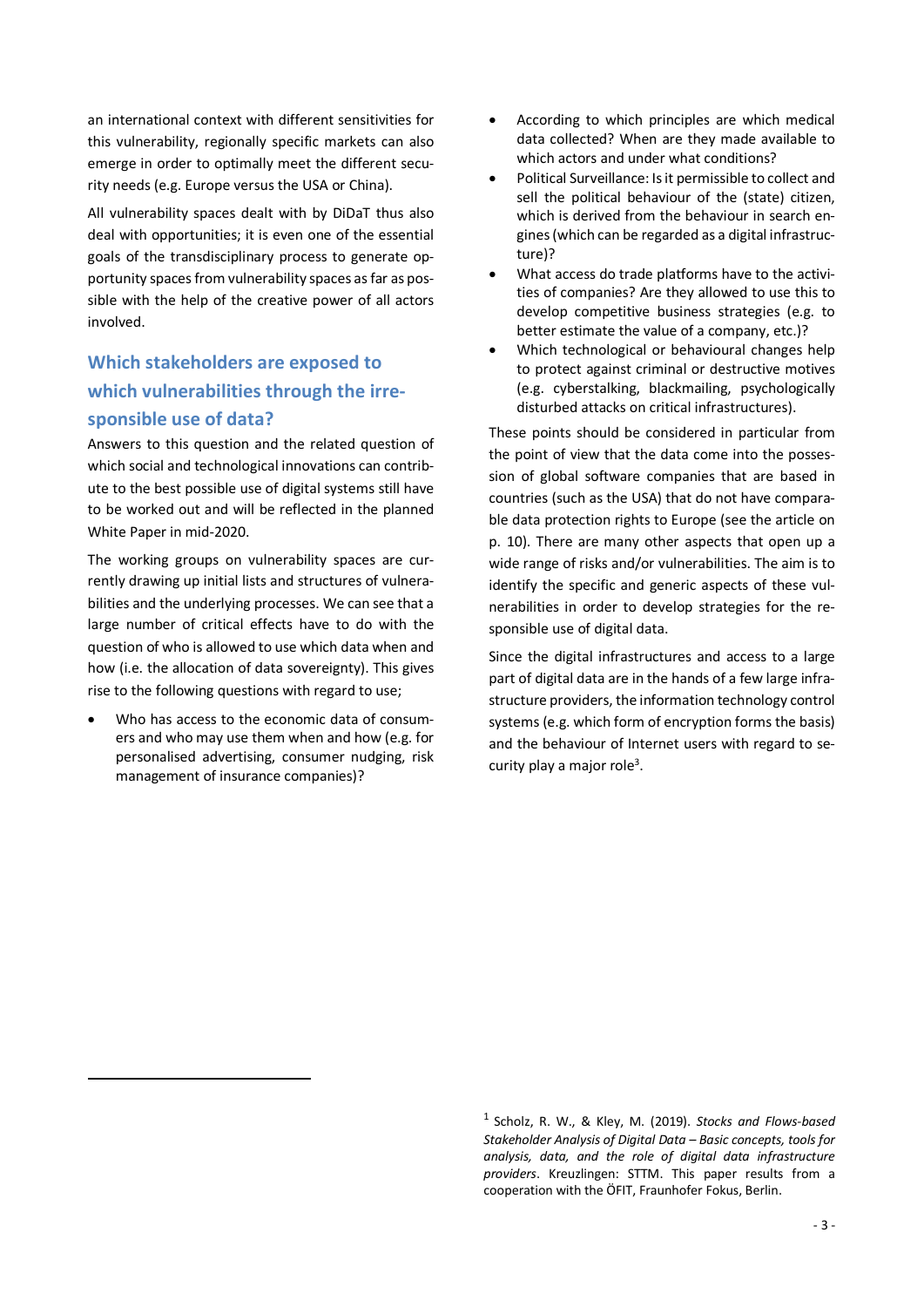

#### **Figure 1: Overall view of the DiDaT project**

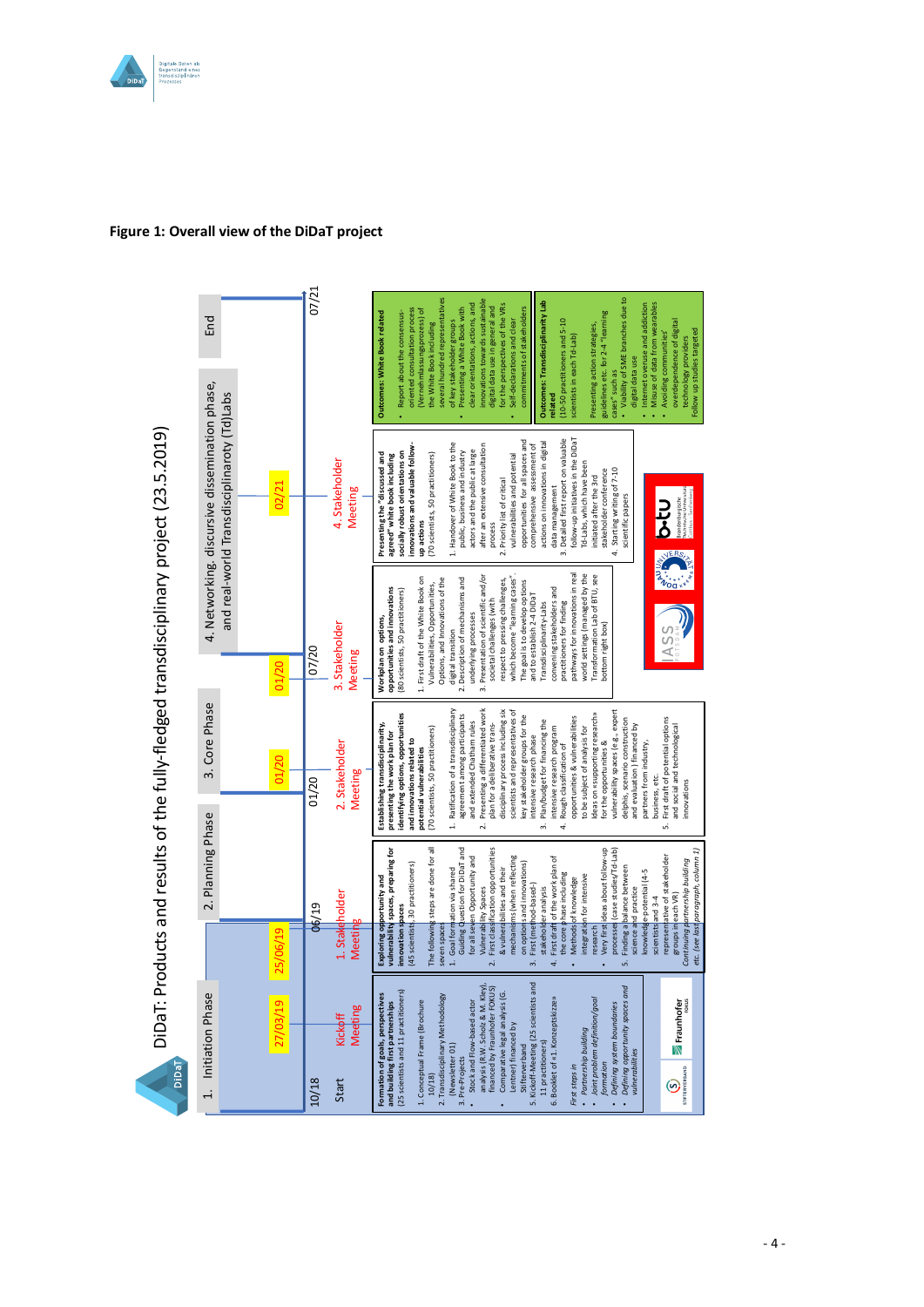

# **Organigram / DiDaT: Organizational Chart**

**Figure 2**. Organigram of the DiDaT project (slightly less than half of all participants are currently determined). DiDaT: Organizational Chart (25 June 2019)

| <b>Science</b>                                                                                                                                                                                                                                                                                                                 |                                                                       | <b>Practice</b>                                                                                                                          |                                                                                                                                            |
|--------------------------------------------------------------------------------------------------------------------------------------------------------------------------------------------------------------------------------------------------------------------------------------------------------------------------------|-----------------------------------------------------------------------|------------------------------------------------------------------------------------------------------------------------------------------|--------------------------------------------------------------------------------------------------------------------------------------------|
| <b>Facilitators and project leaders</b>                                                                                                                                                                                                                                                                                        |                                                                       |                                                                                                                                          |                                                                                                                                            |
| O. Renn (IASS) und R.W. Scholz (IASS und Donau Uni Krems)*/ N.N- N.N. Practice                                                                                                                                                                                                                                                 |                                                                       |                                                                                                                                          |                                                                                                                                            |
| <b>Steering Board</b>                                                                                                                                                                                                                                                                                                          |                                                                       |                                                                                                                                          |                                                                                                                                            |
| <b>Speakers</b>                                                                                                                                                                                                                                                                                                                |                                                                       | <b>Speakers</b>                                                                                                                          |                                                                                                                                            |
| C. Eckert (LMU, Fraunhofer AISEC)                                                                                                                                                                                                                                                                                              |                                                                       | N.N.                                                                                                                                     |                                                                                                                                            |
| M. Mißler-Behr (BTU)                                                                                                                                                                                                                                                                                                           |                                                                       | N.N.                                                                                                                                     |                                                                                                                                            |
| <b>Members</b>                                                                                                                                                                                                                                                                                                                 |                                                                       | <b>Members</b>                                                                                                                           |                                                                                                                                            |
| D. Helbing (ETH Zürich), G. Gigerenzer (MPI für Bildungs-<br>forschung, Berlin), J. Hofmann (Wissenschaftszentrum<br>Berlin), M. Latzer (Uni Zürich), R. Neuburger (Münchner<br>Kreis), P. Parycek (Fraunhofer Fokus, Donau Uni Krems,<br>Deutscher Digitalrat), C. Woopen*/M. Friele (Uni<br>Düsseldorf; *Deutscher Ethikrat) |                                                                       | T. Clausen (Edelmann Media), H. Gleiss (Nettz, tbc), S. Ober<br>(NABU), T. Thiele (DB), H.-J. Sippel (Stiftung Mitarbeit),<br>N.N., N.N. |                                                                                                                                            |
| <b>Project Team</b>                                                                                                                                                                                                                                                                                                            |                                                                       |                                                                                                                                          |                                                                                                                                            |
| Project management: V. v. Zyl-Bulitta (IASS), D. Marx (BTU), G. Lentner (DUK, Deputy Facility)<br>1.<br>Administrative staff: J. Weissbrich (IASS), K. Schuster (Donau Uni Krems)<br>2.                                                                                                                                        |                                                                       |                                                                                                                                          |                                                                                                                                            |
| <b>Vulnerability Spaces</b>                                                                                                                                                                                                                                                                                                    |                                                                       |                                                                                                                                          |                                                                                                                                            |
| <b>Impact-oriented vulnerability impacts</b>                                                                                                                                                                                                                                                                                   |                                                                       |                                                                                                                                          |                                                                                                                                            |
| <b>Science</b>                                                                                                                                                                                                                                                                                                                 |                                                                       | <b>Topics/Facilitators</b>                                                                                                               | <b>Practice</b>                                                                                                                            |
|                                                                                                                                                                                                                                                                                                                                | <b>Mobility</b>                                                       |                                                                                                                                          |                                                                                                                                            |
| W. Canzler, (WZB), T. Kessel (EICT Berlin), J.<br>Maesse (Uni Siegen), W. Palmetshofer,<br>(Open Knowledge Foundation), L. Schebek<br>(TU Darmstadt, tbc)                                                                                                                                                                      | K. M. Hofmann (Network<br>Institute)                                  |                                                                                                                                          | D. Beilschmidt (DB), Teille (VW), F.<br>Krummheuer, (Detecon/Telekom), I.<br>Gerhäusser (Städtetag, BW) E. Fischer<br>(VDV)                |
| <b>Health</b>                                                                                                                                                                                                                                                                                                                  |                                                                       |                                                                                                                                          |                                                                                                                                            |
| G. Antes (Uni Freiburg), G. Glaeske (Uni<br>Bremen), F. Tretter (LMU)                                                                                                                                                                                                                                                          | H. Köckler (HSG Gesundheit<br>Bochum), L.A. Rosenberger<br>(Uni Wien) |                                                                                                                                          | M. Friele (UK Köln), M. Weigand (APS)<br>M. Weller (Spitzenverband der<br>Krankenkasse)                                                    |
| <b>SME and digitalization</b>                                                                                                                                                                                                                                                                                                  |                                                                       |                                                                                                                                          |                                                                                                                                            |
| D. Baier (Uni Bayreuth), G. Müller-Christ<br>(Uni Bremen), A. Reichel (Zukunftsinstitut,<br>Karlsruhe)                                                                                                                                                                                                                         | R. Czichos (DUK, CTN); interim<br>R.W. Scholz (DUK/IASS)              |                                                                                                                                          | W. Hofmann (TMG)<br>L. Probst (IHK Erfurt)                                                                                                 |
| Agro-food chain                                                                                                                                                                                                                                                                                                                |                                                                       |                                                                                                                                          |                                                                                                                                            |
| R. Brunsch (Leibnitz ATB Potsdam),<br>Christian Reichel (Leibniz IBZ)                                                                                                                                                                                                                                                          | J. Zscheischler (Leibniz ZALF)                                        |                                                                                                                                          | H. Buitkamp (VDMA Landtechnik), H.-W.<br>Griepentrog (DLG, Digitalisierungs-<br>ausschuss, Uni Hohenheim, DLG, tbc), W.<br>Haefeker (DBIB) |
| <b>Value- and impact-oriented</b>                                                                                                                                                                                                                                                                                              |                                                                       |                                                                                                                                          |                                                                                                                                            |
| Social media                                                                                                                                                                                                                                                                                                                   |                                                                       |                                                                                                                                          |                                                                                                                                            |
| C. Montag (Uni Ulm), C. Sindermann (Uni<br>U(m)                                                                                                                                                                                                                                                                                | P. Sellke (IASS)                                                      |                                                                                                                                          | F. Ebner (Mecodia), H. Gleiss (Nettz), B.<br>Thull (LFK Stuttgart) L. Simon<br>(Cyberstalking)                                             |
| <b>Institution- and regulation oriented</b>                                                                                                                                                                                                                                                                                    |                                                                       |                                                                                                                                          |                                                                                                                                            |
| <b>Reliable and trustworthy ecosystems</b>                                                                                                                                                                                                                                                                                     |                                                                       |                                                                                                                                          |                                                                                                                                            |
| R. Jaster (HU Berlin), A. Kaminski (Uni<br>Stuttgart)                                                                                                                                                                                                                                                                          | K.H. Simon (Uni Kassel)                                               |                                                                                                                                          | S. Hallensleben (VDE), M. Fuchs (Blogger<br>und Politikberater), S. Thürmel (München)                                                      |
|                                                                                                                                                                                                                                                                                                                                | <b>Cybercrime</b>                                                     |                                                                                                                                          |                                                                                                                                            |
| A. Panchenko (BTU), D. Labudde (HS<br>Mittweida)                                                                                                                                                                                                                                                                               | E. Albrecht (BTU); V. Hagen<br>BTU), D. Marx (BTU),                   |                                                                                                                                          | H. Wu (Huawei), H. Voelker (Deutsche<br>Bank), M. Fröhlich (IT Compliance<br>Solutions)                                                    |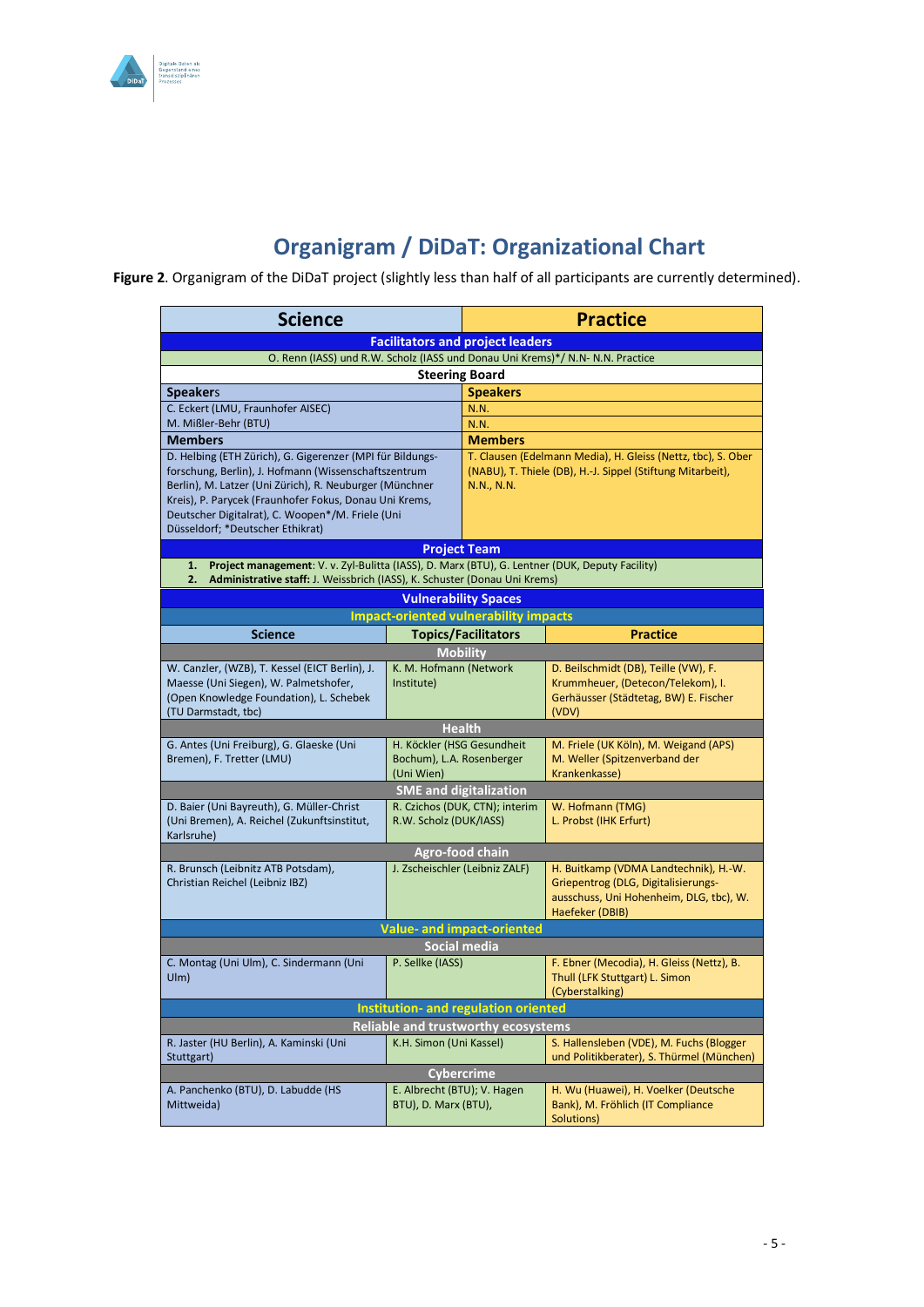

## **2. DiDaT: Transdisciplinary sustainability research on the use of digital data: Goals, key concepts and methodology of the DiDaT project**

### **Roland W. Scholz & Ortwin Renn**

#### **Suggestions for defining key concepts**

To fully understand *unintended side effects* (UN-SEENs) of digitalization, DiDaT has to deal with the broader and structural issues with regard to the underlying economic system, the effects on the natural environment, and its connection with politics and democracy. As the theory discussion will show, it seems that certain problems and vulnerabilities discussed within DiDaT are, in fact, deeply rooted in the present legal and economic system and will require structural change to be adequately addressed. We should think about not only treating the symptoms but getting at the roots of causalities of unintended side effects. The theory discussion thus opens up a space for a more critical engagement with very unsustainable systems we sought to change.

This working paper is written to support a coordinated and harmonized preparation of the Grobkonzept (rough concept) of the seven Vulnerability Spaces and to suggest definitions, which are used by all vulnerability spaces. It provides also some information (1) about **subject, goals, and guiding question**; (2) the definition of *core concepts*(such as **vulnerability** or **UNSEEns**) and ideas about a transparent, traceable, reasoned identification and selection of representatives of stakeholder groups.

#### **What are the goals of DiDaT**

As indicated by the phrasing "Responsible use of **Di**gital **Da**ta as subject of a **T**ransdisciplinary Process" (**DiDaT**), the project deals with the generation, transfer, (technical) operation, storage, retrieval and social use of digital data. The project takes a systemic sustainability perspective and starts from the key message of a European science expert roundtable on **un**intended **s**ide **e**ff**e**cts (UNSEEns). The message stated that main perils on sustainable

development emerge from the insufficient understanding and management of the interaction among "ownership, economic value, use and access of data" [1]. DiDaT is a follow-up process of the European Expert Round Table.4

*DiDaT* is constructing and describing **social and technological inno***vations that increase the ability of* sensitive and responsive stakehold*ers* and *subsystems* (of Germany) to *cope with unintended and unwanted*  side effects (**UNSEEns**) of the ongo*ing digital transition.*

The goals of *DiDaT* may be phrased by the following (version<sup>5</sup>) of the guiding question.

DiDaT is contributing to sustainability research. The project is following a systemic definition of sustainability and sustainable development [2]. In this definition, sustainability is conceived as an *ongoing inquiry*<sup>6</sup> on systems of management in the frame of **inter- and intragenerational justice** (or other normative criteria) and ecological boundaries.

Ongoing inquiry means that sustainability is a process in which what is conceived as (un)sustainable is continuingly (re)defined depending on the *(scientific) knowledge* about whether critical boundaries causing system vulnerability and resilience are exceeded and whether the societal normative values, standards, ideals, goals of a humane development process within the respective governance level (i.e., community, society or nation state<sup>7</sup> or the global world community) are violated.

 <sup>4</sup> The European Expert Roundtable was cofunded by the German Ministry of Education and Research and of Danube University of Krems.

<sup>5</sup> As DiDaT is a transdisciplinary process, the construction of the guiding question is subject of a theory-practice dialogue, which started with the initiation phase in 10/2018 and will be finalized with the end of the planning phase.

<sup>6</sup> This definition emerged out of an inquiry of the understanding of 21 project leaders of scientists from MIT, Harvard Univversity, ETH Zurich and Chalmers University in the frame of the Alliance of Global Sustainability initiative.<br><sup>7</sup> Relevant system boundaries of DiDaT are Germany, Europe, and the global world. In some questions, subsystems of Germany (e.g. Alte und Neue Bundesländer –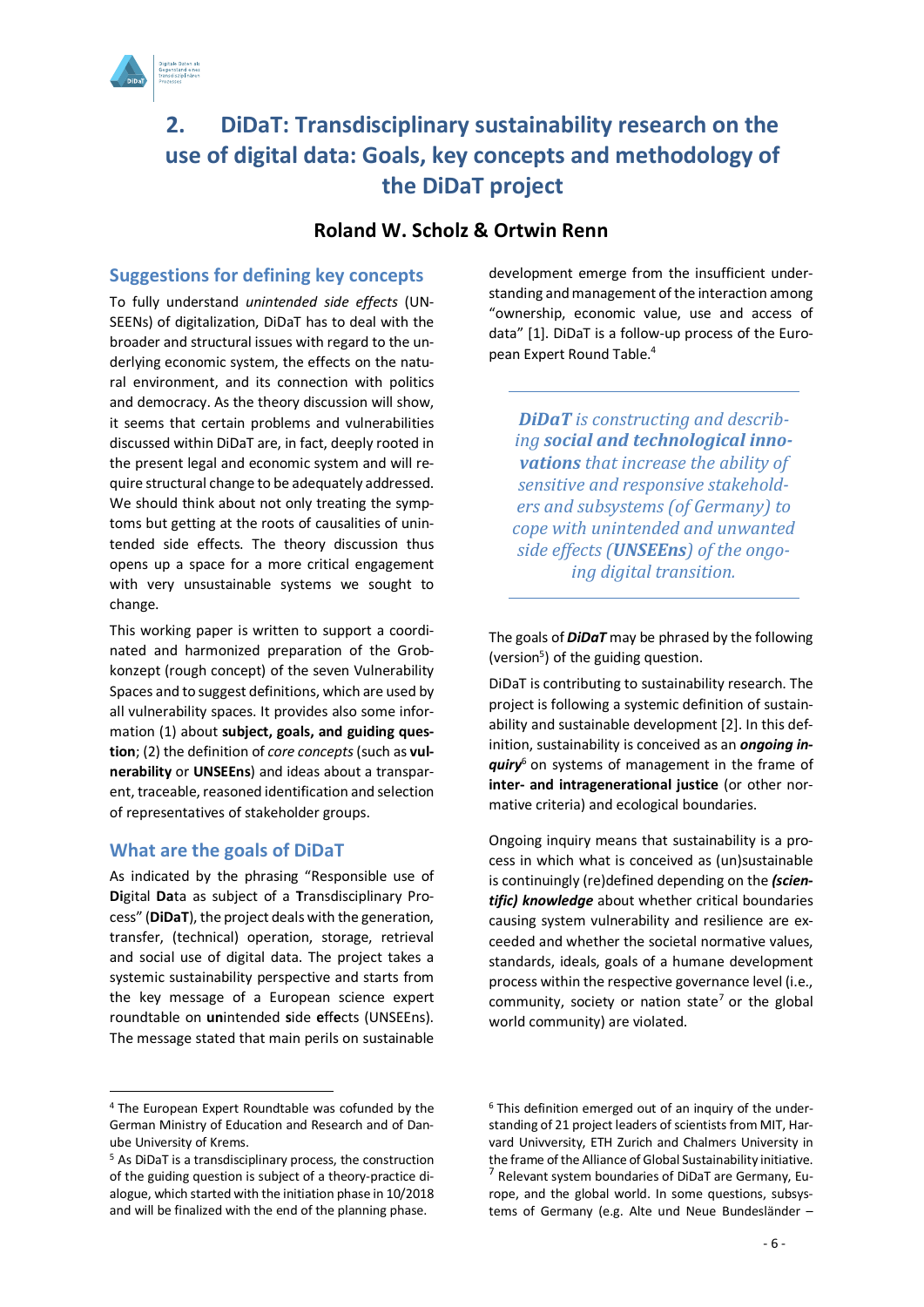

## **Why do we use the vulnerabilities and not the risk concept?**

We refer to a technical concept of vulnerability as it emerged in risk research.

*Risk* can be defined as a function of *exposure* and *sensitivity*.

*Exposure* is the likelihood that a target such as person or an ecosystem is affected by the risk. Exposure is usually operationalized by the probability that a negative event or threat  $T_i$  happens to a speific target.

*Sensitivity* is operationalized by the extent of loss, harm, damage, peril, injure etc. resulting from the manifestations of possible threats  $T_i$  ( $i \in I$ ). Usually, sensitivity is operationalized by a loss of a utility (or value) function.

In general, risk assessment and risk judgments are provided before a negative event takes place. We speak about **a priori** judgments or assessments.

There are many ways to calculate risk scores. One common option is to assess the probability that a certain "unacceptable damage" is going to occur. There are many quantitative and (semi)qualitative ways to construct, calculate, assess, etc. risk scores. An "unacceptable risk" is a potential damage that is deemed unacceptable. There is no objective threshold for setting the boundary between acceptable and unacceptable risks. It always relies on a normative judgment.

When looking at future negative events on the system level or on a stakeholder group  $S$ , not only the prior judgment about the riskiness (or harmfulness, destructiveness, etc.) of a threat  $T_i$  is of interest. From a practical perspective, it is of interest that a system shows **adaptive capacity** to cope with the negative impacts of a threat  $T_i$  when it actually has taken place. Adaptive capacity takes an **a posteriori** perspective.

**Vulnerability** describes the degree to which a risk agent can cause damage to the target system. It is a composite assessment of the *adaptive capacity*.

## **Whose UNSEEns, vulnerabilities, and sensitive stakeholder groups and subsystems**

An **unintended side effect** (UNSEE) is a positive or negative outcome resulting from a decision maker's  $(D_i)$  action of a decision  $A_i$ . This UNSEE differs from

 $\overline{a}$ 

the (planned) intended action. The UNSEE is often known (and sometimes unknown). If the UNSEE is known, we often find a tendency to overlook or discount it, because it is not part of an "actor's primary business model."

From systems theory, UNSEEns are secondary feedback loops. They could also be termed rebound, boomerang, or backfire effects (see Figure 1). DiDaT focusses on negative UNSEEns.

What is **intended**, **unwanted**, negative or positive depends on the decision maker and on the perspective taken. Digital innovation, such as all or most technological innovations, are Janus-faced in the sense that they may include ambivalent and uncertain impacts (i.e., be ambiguous). This becomes even more valid if more than one decision maker or stakeholder is involved.

**Unintended side effects by example**: If a farmer is cropping, the primary goal is to produce cereals, beans etc. From a farmer's perspective, the harvesting is causing an unintended negative effect. The nutrient content of the soil system is reduced and the next year, yield will decrease unless proper interventions  $(I)$  such as fertilization are introduced to the system.

The term **stakeholder** emerged from business science [3]. In other contexts, one can also speak about interest groups (German: Interessens- oder Anspruchsgruppen). In the context of DiDaT we suggest the following definition: "A stakeholder is … any individual, group, organization or other human system, who/which can affect or is affected by the access and use of digital data in the frame of the guiding question."

Who and what is considered as a stakeholder (and a sensitive stakeholder group) in the frame of DiDaT is determined by the German constitution and the Charta of human rights. Interests which are not coherent with these legal reference systems, such as groups, which construct malware by criminal economic activities, are not considered stakeholders.

When talking about "**sensitive stakeholders**", professions (such as industrial branches or professions such as interpreters) or **subsystems of society** (such as critical infrastructures, the gambling business) are included, which are facing disruptive innovation and potential losses. Also components of cultural patterns [4], such as values, norms, rules of interaction and verbal and nonverbal language (such as hate speech), may be viewed as subsystems.

Another critical issue in this context is the **change of power relations**. The turn from the industrial to the digital society is linked to fundamental changes of

province level separating Germany into two parts) may be considered.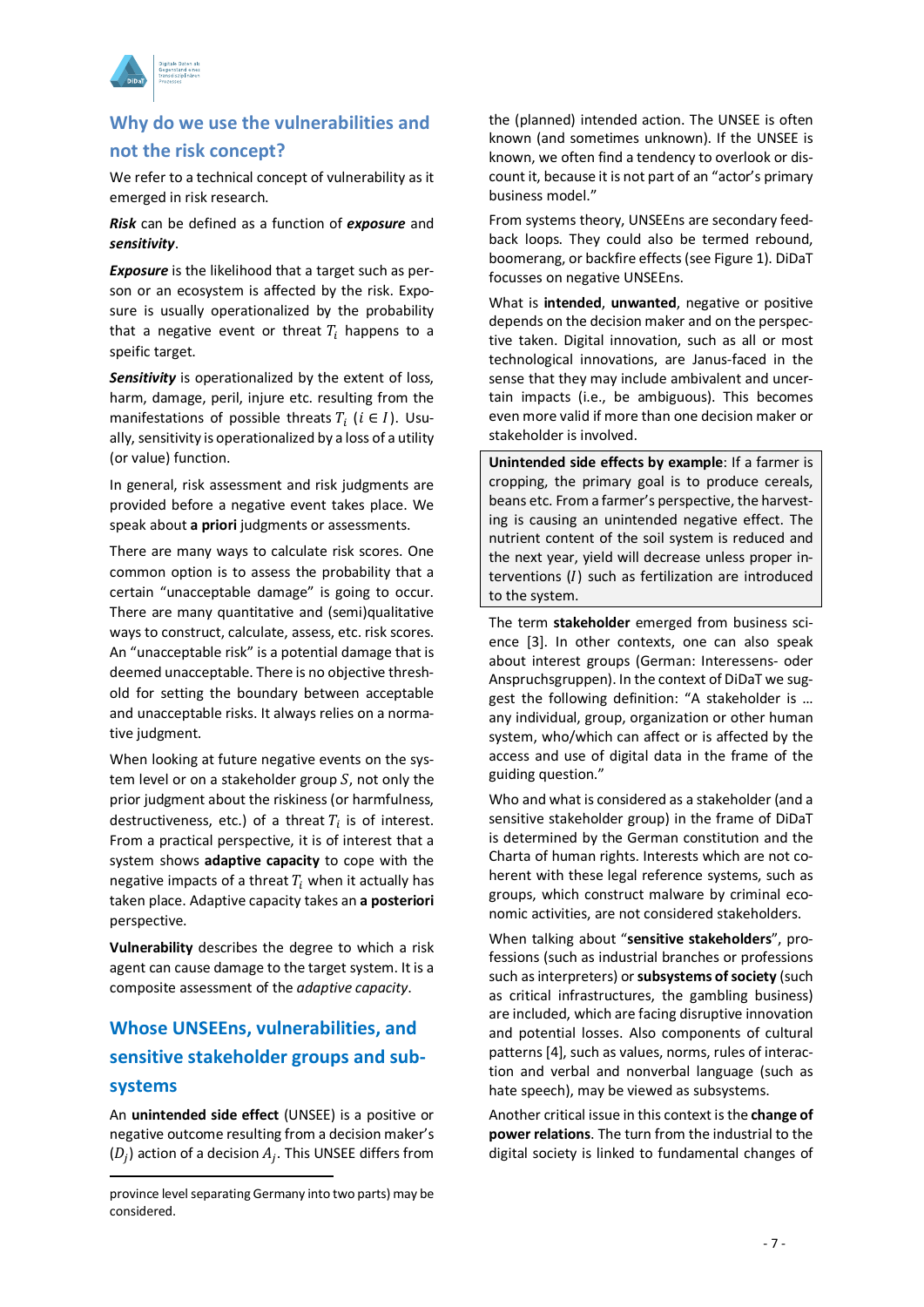

the system of social, political, and economic structures. As in any system transition, winners and losers will emerge. Whether losers will be protected (e.g., by mitigation, subsidizing, public programs, etc.) is widely a matter of the social values and legal requirements.

The term UNSEEN and the attributes unintended and unwanted are coined from a societal perspective of technology innovation. This is done from a positive and anthropocentric conception of human systems. We postulate that from a **societal perspective** the digital transition (and the technologies for using digital data) are designed, constructed, and implemented to serve societal needs (such as welfare $<sup>8</sup>$ , wealth, convenience, etc.). Thus, the con-</sup> struction of a genuine malware interpreted as a product of criminal, destructive, or pathological malware is not seen as a primary function of societal activities.9

The notion of **sensitivity** is applied in the DiDaT project in two ways. One is a **descriptive** way which may be viewed as being (widely) free of values. It refers to the dynamics in degree and speed to which a stakeholder group may be exposed to major vulnerabilities that may threaten the existence of stakeholder groups or the services of a (sub-)system unless timely and effective adaptations are initiated. The other is a normative use of the term sensitivity, which refers to structures that society wants to maintain. The concept of "cultural landscape preservation" in the field of environmental science may be taken as an example.

#### **Literature**

1. Scholz, R.W., et al., *Unintended side effects of the digital transition: European scientists' messages from a proposition-based expert round table.* Sustainability, 10(6), 2001; https://doi.org/10.3390/su10062001, 2018.

2. Laws, D., et al., *Expert views on sustainability and technology implementation.* International Journal of Sustainable Development and World Ecology, 2004. **11**(3): p. 247-261.

3.Freeman, R.E. and D.L. Reed, *Stockholders and stakeholders - a new perspective on corporate governance.* California Management Review, 1983. **25**(3): p. 88-106.

4. Kroeber, A.L. and T. Parsons, *The concepts of culture and of social system.* American sociological review, 1958. **23**(5): p. 582-583.

5. Bryson, J.M., *What to do when stakeholders matter. Stakeholder identification and analysis techniques.* Public Management Review, 2004. **6**(1): p. 21-53.

6. Hare, M. and C. Pahl-Wostl, *Stakeholder categorisation in participatory integrated assessment processes.* Integrated Assessment, 2002. **3**(1): p. 50-62.

7. Reed, M.S., et al., *Who's in and why? A typology of stakeholder analysis methods for natural resource management.* Journal of Environmental Management, 2009. **90**(5): p. 1933-1949.

8. Arentz, O. and L. Münstermann, *Mittelunternehmen statt KMU? Ein Diskussionsbeitrag zum Mittelsstandsbegriff*. 2013, Otto-Wolff-Institut Discussion Paper.

9. Meyer, J.-A., A. Tirpitz, and C. Koepe, *IT-Verhalten und-Defizite in KMU: eine Analyse von Typen der IT-Nutzung und-Bedarfe in der Verlagsbranche*. Vol. 20. 2010: BoD– Books on Demand.

# **2. Main results of the comparative analysis of the treatment of "digital data" in the legal systems of the European Union, the United States of America and Hong Kong Gabriel Lentner**

#### **EU (incl. Austria and Germany)**

The much-discussed new Regulation (EU) 679/2016 on the protection of individuals with regard to the processing of personal data and on the free movement of such data (General Data Protection Regulation, GDPR) provides for a prohibition principle, i.e. the processing of personal data is prohibited unless it is expressly permitted. It contains seven general principles which mainly address consent, transparency and processing of data. This concerns principles for the processing of personal data (Art.5 GDPR), the lawfulness of the processing of personal data (Art.6 GDPR), conditions for consent (Art.7 GDPR) and conditions for a child's consent in relation to information society services (Art.8 GDPR).

Special provisions exist for the processing of special categories of personal data (Art.9 GDPR), the processing of personal data relating to criminal prosecution (Art.10 GDPR) and processing for which

 <sup>8</sup> Warfare, secret services, and public services are excluded from DiDaT (by different reasons).

<sup>9</sup> Highly simplified, e.g., the construction of malware as warfare means (e.g., by the secret service as a decision

maker) is considered in a frame of societal protection and not seen in the frame of societal aggression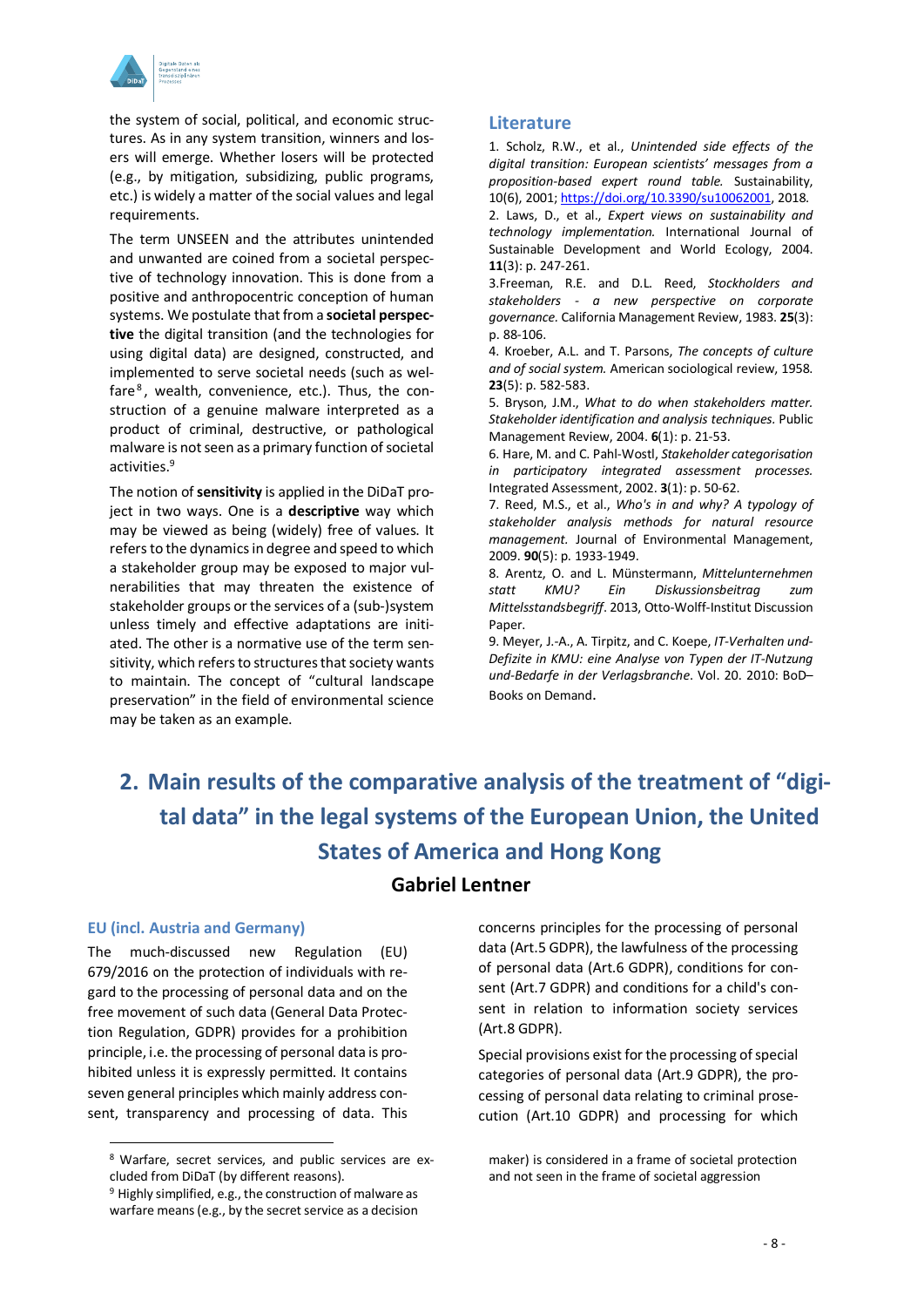

identification of the data subject is not necessary (Art.11 GDPR).

The GDPR only applies to personal data. This means that, under certain conditions, the anonymisation of data offers the possibility of avoiding the scope of data protection law (and thus also the GDPR). However, in each individual case it must be critically questioned whether sufficient anonymisation or pseudonymisation actually exists or not. In practice, it is becoming increasingly important to have procedures that ensure anonymisation with sufficient reliability so that no one is able to assign the information processed to a specific person. Thus, anonymisation/pseudonymisation is also an important building block in the planning and implementation of Big Data and Industry 4.0 processes that conform to data protection regulations and are user-friendly.

Regulatory gaps that the EU Commission intends to fill with a new legal instrument are a data producer right and a concept for data access rights by means of compulsory licences.

The Regulation on the free movement of non-personal data in the EU (14 November 2018), which entered into force in May 2019, is intended to remove obstacles such as restrictions on data localisation and thus promote the development of a European data economy.

Currently, there is still data localisation by authorities in Member States in some areas and legal uncertainty in cross-border data spying and processing as well as difficulties in switching service providers (e.g. cloud) due to vendor lock-in practices.

In general, the EU has created a space for the strong protection of personal data with the GDPR, which in part also influences other legal systems (such as the USA or even Hong Kong). In contrast, the space for a data economy (in particular the trade in non-personal data) only appears to be at a developmental stage.

#### **USA**

Despite many efforts on the part of the US government, there is still no data protection law at federal level that is comparable with the data protection level of the EU. A wide variety of regulations at state and federal level (especially California, see more information below) as well as court rulings and companyinternal data protection regulations make it difficult to make a conclusive assessment of the legal situation in the USA.

With the publication of the surveillance practices of the US National Security Agency (NSA) and the PRISM system, the extent of the surveillance became clear. This was particularly evident in the monitoring of worldwide online communication.

To protect personal data, California passed the most comprehensive of all data protection laws in the USA in July 2018, the California Consumer Privacy Act of 2018 (valid from January 1, 2020). This law is based on the GDPR of the EU.

#### **Hongkong**

In Hong Kong, the central data protection legislation is the Personal Data (Privacy) Ordinance (Cap. 486 of the Laws of Hong Kong). This standard regulates the collection, use and handling of personal data and is based on a number of data protection principles. It was issued in 1996 in response to the EU Directive 95/46/EC (Data Protection Directive) and largely covers the same area as this one, albeit with some significant limitations. The Regulation was fundamentally reformed in 2012, mainly to add specific provisions and restrictions for the use and provision of personal data in direct marking. State supervision was not further examined for this report. However, it is important to note reports of Chinese surveillance practices in Hong Kong.

#### **Vulnerabilities**

In summary, the study identified the following vulnerabilities: national and international governance (with regard to territoriality of legal systems, access to data, data-supported decision-making processes, rule of law and democracy); data protection and big data; consumer protection; competition law.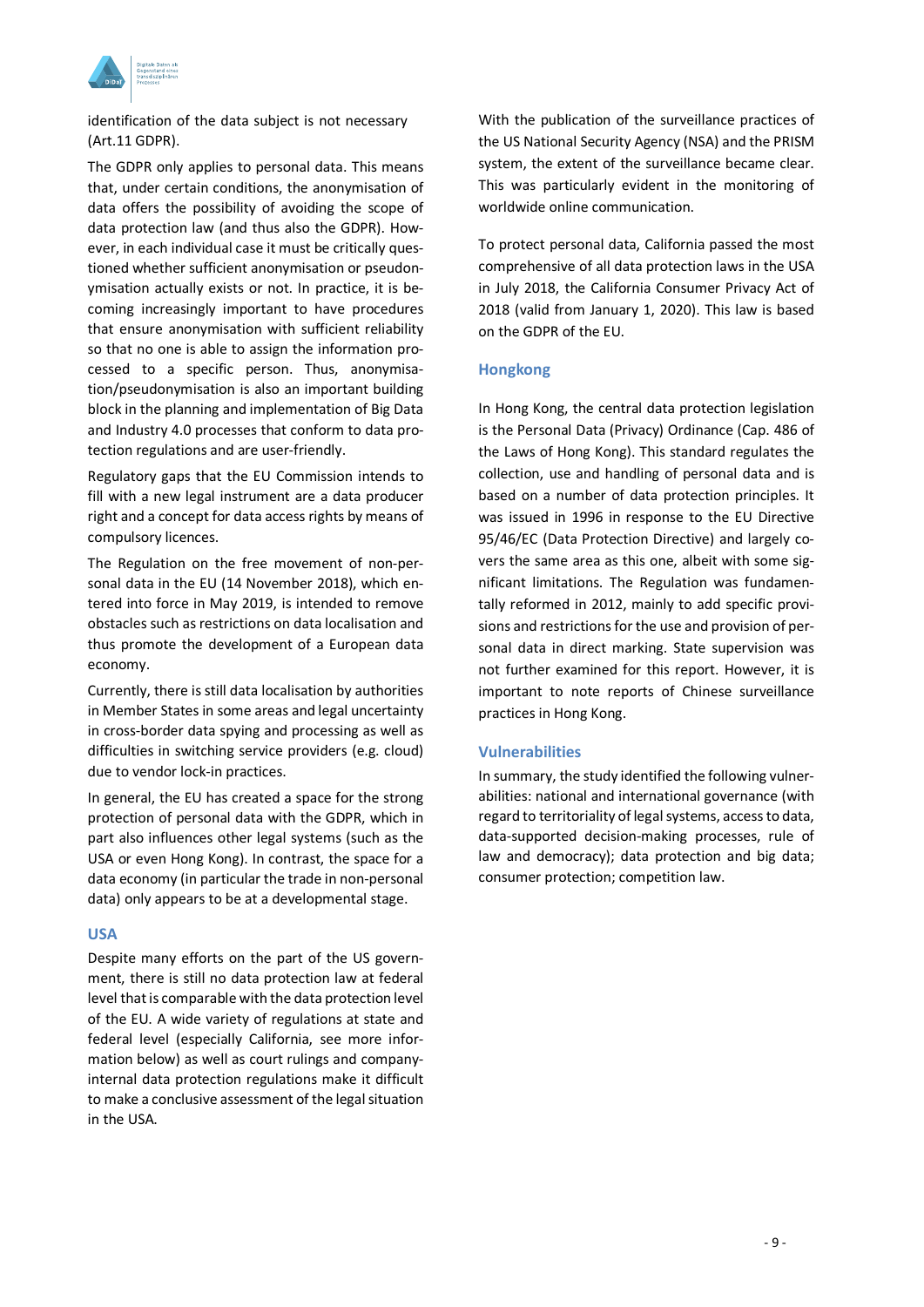

## **Comments and Interaction**

## **Section**

## **The DiDaT Project and Integrated, Systemic Problems in Sustainability: A Commentary and Collegial Suggestions**

## **Alan Borning**<sup>10</sup> **and Lance Bennett**<sup>11</sup>

The DiDaT project, with its focus on both the opportunities and the undesired consequences of digitalization, concerns a core topic in the overall study of sustainability. We make three suggestions for the DiDaT project evolution in this commentary: first, to situate the project in an overall view of what is really needed to move toward sustainability; second, to put additional emphasis on questions of democracy and digital data, in particular with respect to social media; and third, to broaden the topics concerning the economy.

Our starting point is the observation that quality of life for growing numbers of people on the planet is threatened by a set of integrated, systemic problems in the environment and our economic and political systems. These problems are deep-rooted and will require major change to be addressed. For example, the defining environmental issue of our time is climate change. Addressing it effectively will require a different economic system, one that is fundamentally shaped by recognizing the limits of our natural world. But even touching the issue of fundamental economic change seems to be politically impossible for mainstream parties and organizations at present – hence the connection with politics and democracy.

We are two of the founders of the SEED project (Solutions for Environment, Economy, and Democracy), which is an evolving international network of scholar/activists, advocates, and practitioners who seek to address these integrated, systemic problems in a similarly integrated fashion. For more information please see the SEED website at https://seed.uw.edu or the SEED Manifesto [1]. We are working at multiple levels in SEED. One is a high level: seeking to develop simple communication strategies, focused on basic

and enduring questions such as "how can we live within the limits of the planet" and "what kind of democracy do we want." Another, more specific, level involves working through the details of policy and exploring how this vision could actually unfold in terms of economics, laws, and so forth. The projects at the different levels mutually inform each other: keeping the basic, enduring questions in mind focuses the policy work and gives it a chance of being relevant, while doing the policy investigations keeps the basic questions grounded in ones that have a larger chance of making societal impacts and helps make the visions more concrete.

In terms of current activities, Lance is writing a book entitled *Communicating the Future: How Societies Can Create Better Solutions for Environment, Economy and Democracy*, as part of his current activities as a fellow at IASS. This book looks at the SEED themes at a high level: understanding how communication (and politics) helped get us in the current troubles, and how to better communicate realistic political solutions to them. Another activity involves investigating how the SEED ideas play out in the Information Technology sector, in particular looking at the current business model ("surveillance capitalism") of companies such as Google, Facebook, and Twitter, which involves intensive gathering and cross correlation of personal information, and increasingly manipulation of behavior as well, in providing "free" services to the end users at a steep price for society; and investigating alternatives. Reference [2] is a workshop paper that describes some of our current thinking on this.

We suggest that these SEED ideas can provide a useful framing for the work of DiDaT and its working groups. For example, the Digitalisation and Impacts on Sustainability page at IASS (https://www.iasspotsdam.de/en/research/digitalisation-and-impactssustainability) asks two questions:

- 1. Can digitalisation create sustainable economies?
- 2. Does e-governance foster participation?

As they stand, these are worthwhile research questions. But we suggest reframing them as:

1. Suppose we have an overall vision for a sustainable economy that works for the planet and people. What are good roles for

 <sup>10</sup> Alan Borning is Professor Emeritus in the Paul G. Allen School of Computer Science & Engineering at the University of Washington, Seattle.

<sup>11</sup> Lance Bennett is Professor of Political Science and Ruddick C. Lawrence Professor of Communication at the University of Washington, Seattle. He is also Senior Fellow at the Institute of Advanced Sustainability Studies, Potsdam.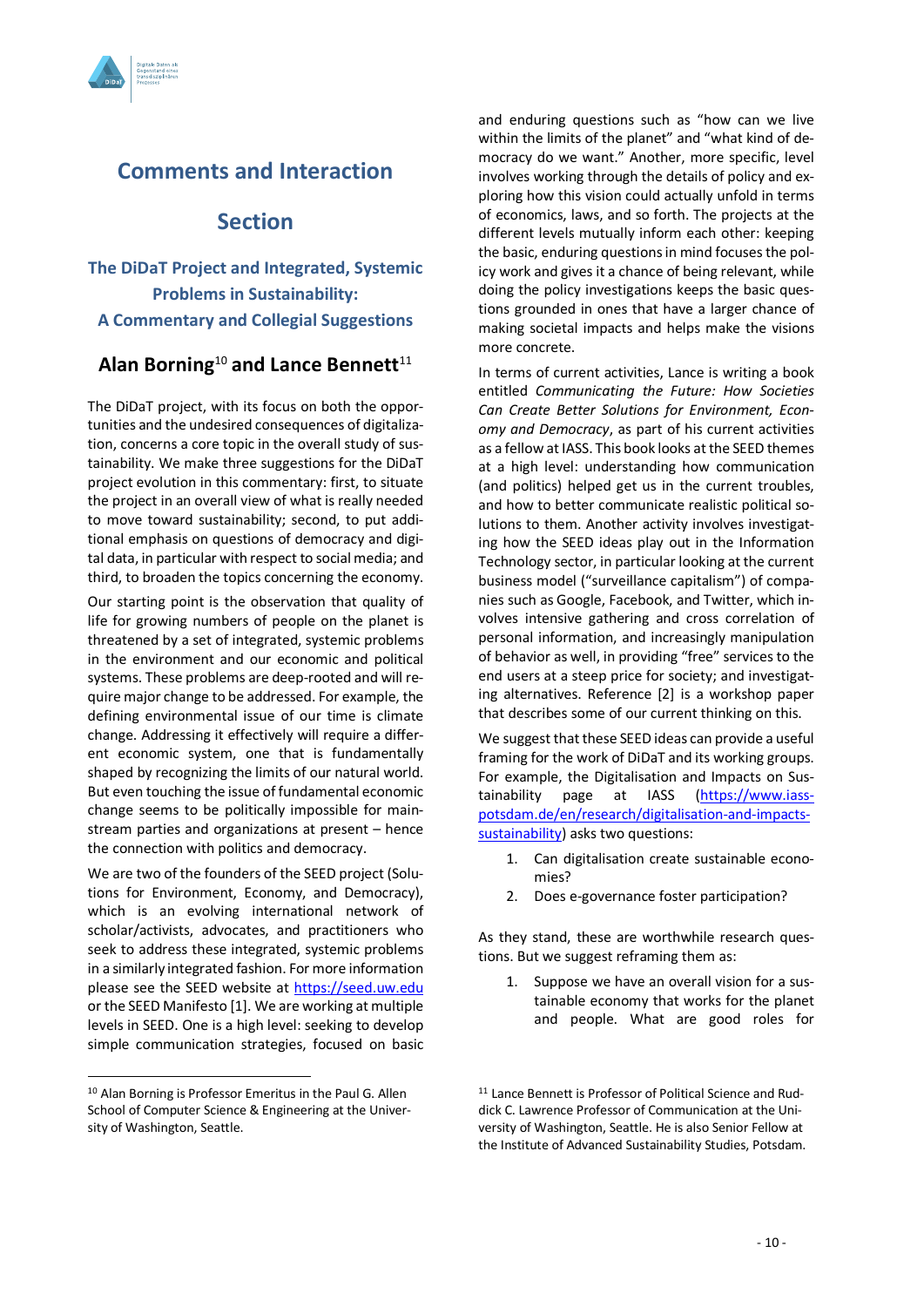

digitalization in this new economy? What happens to the nature of work?

2. In a world of this sort, what kind of democracy and governance do we want? And what is a good role for online communication in that?

This reframing thus starts with the idea that fundamental change in our economy and politics is needed, and then explores how this plays out for specific topics. This mirrors the logic of working between a higher-level vision of sustainability and the more specific policy levels for the SEED project described above.

We could develop a similar reframing for each of the seven focus areas (vulnerability spaces) in the current DiDaT research program. For all of these we start from the standpoint "Suppose we have an overall vision for a sustainable economy that works for the planet and people." Then for example for Agroecosystems, we could ask "In such an agricultural sector, which has at its core the values of respecting and living within the natural world, what are good roles for digital data and information technology to help support it?" And similarly for SMEs – here we would also draw on the ethos and values of the Mittelstand enterprises in the German-speaking countries and how they might evolve within this broader framing, not just the statistical characteristics of SMEs.

Our second suggestion is to put additional emphasis on questions of democracy and digital data, in particular with respect to social media. The current "social media and values" space includes a number of different topics that arguably are too important to lump together in what could easily become a "catch all" or "other" category. Minimally, we suggest adding another focus area on "Democracy and IT." Here the focus would be on good roles for IT and social media in moving toward democracies that actually function to represent the interests of their citizens, and that are capable of tackling the enormous challenges we face. With the exception of the radical right, which is often critical of the climate science that underlies much of the sustainability work, most conventional parties are far behind in uses of social media to mobilize and shape the thinking of their potential supporters. For example, it seems important to explore what can be done in the area of party attention to sustainability, and better interactive communication with voters. Another potential focus of this space would be on "alternatives to surveillance capitalism" – investigating ways to rein in the forces of surveillance capitalism and to develop alternatives, since the current

business model has such disastrous and wide-reaching implications for privacy, democracy, and individual freedom and dignity.

Our third suggestion is to configure the economic category of DiDaT to include economic issues beyond the Mittelstand. That is certainly important, but the technology-driven economy represents far broader economic challenges, including: unrealistic growth levels, promoting the illusion of clean consumerism, inequitable distribution of economic dividends, and underpublicized levels of energy and material consumption (witness the current Silicon Valley speculation frenzy over blockchain technologies or Internet of Things). These and other features of the digitalized economy also merit our consideration, whether as a separate category, or a broadening of the current focus on small and medium enterprises.

Finally, we can relate these suggestions to DiDaT's concern with vulnerability and risk. It is possible that we are incorrect regarding the need for fundamental restructuring of our economic system, or the need to change the ways in which democracies engage citizens in thinking about the future. Perhaps the problems related to future sustainability can be addressed by more modest moves, involving some additional laws and regulations that do not require basic restructuring. However, we believe that there is a significant risk of catastrophic failure unless we at least can imagine more basic economic and political restructuring. So the risk assessment and mitigation perspective at the core of DiDaT argues for doing just that.

Our overriding question about DiDaT is whether it is aimed at modest examination of how digitalization can work better within existing social, economic and political paths, or whether there is also room for some re-visioning of those paths. Our sense is that DiDaT may make a bigger impact if it can do both.

#### **References**

- 1. W. Lance Bennett, Alan Borning, and Deric Gruen. "Solutions for Environment, Economy, and Democracy (SEED): A Manifesto for Prosperity." *ACM interactions*, 25(1):74–76, December 2017. Available online at https://seed.uw.edu/manifesto.
- 2. Marvin Landwehr, Alan Borning, and Volker Wulf. "The High Cost of Free Services: Problems with Surveillance Capitalism and Possible Alternatives for IT Infrastructure." To appear, Proceedings of the Fifth Workshop on Computing within Limits, 2019. Preprint vailable online at https://homes.cs.washington.edu/~borning/papers/landwehr-limits-2019.pdf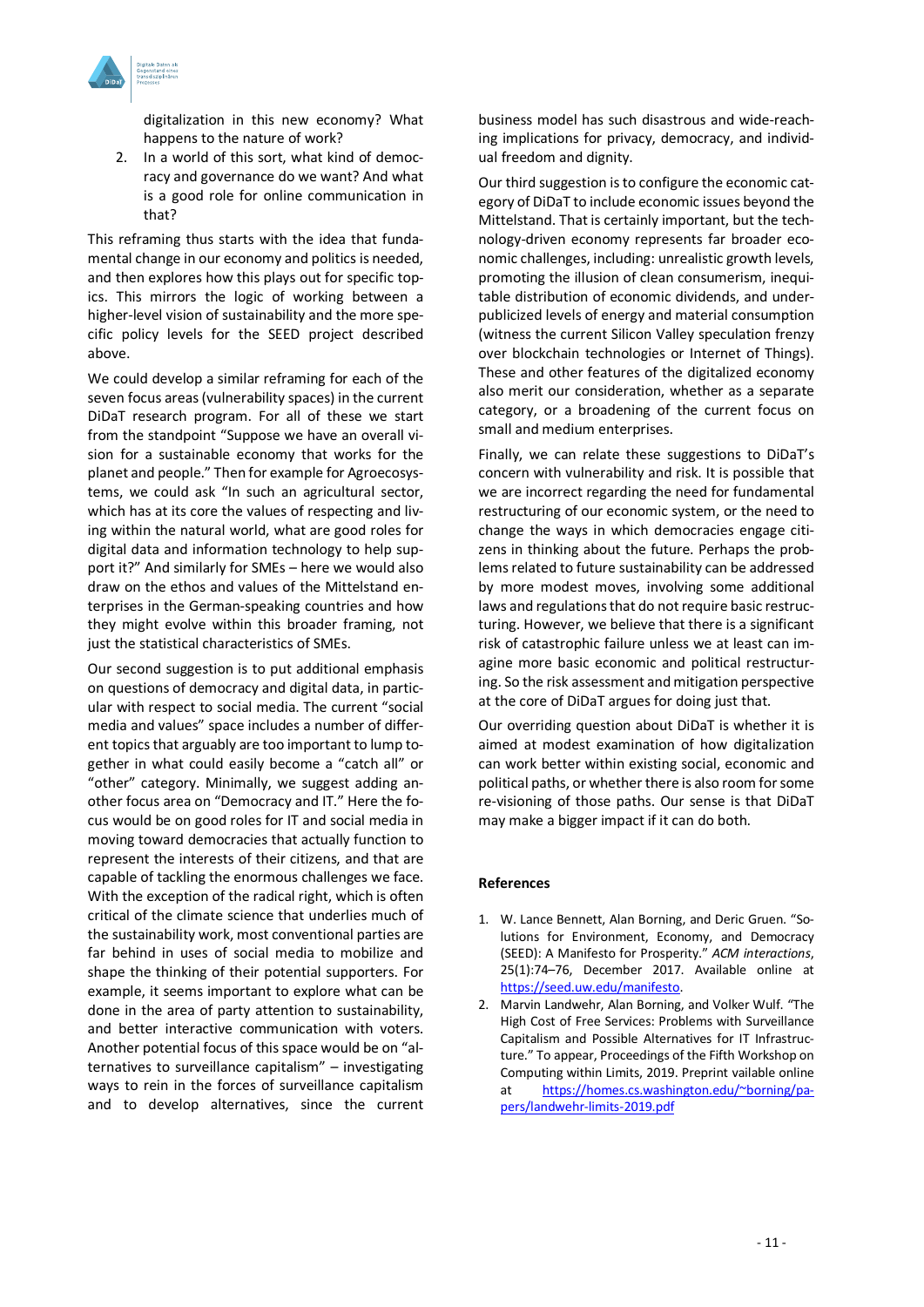

# **DiDaT NEWSLETTER 02**

EN |

**Digital Data as a Subject of** a Transdisciplinary Process

# **Mastering Humanity's Grand**  Challenges<sup>12</sup>

*A note by* 

## **Dirk Helbing (ETH Zurich / TU Delft / Complexity Science Hub Vienna)**

Since about "The Limits to Growth" report in the early 70ies, we know that our economy is not sustainable and that societal and economic collapse in the 21st century is a realistic possibility, at least according to a large number of experts (even though the discussion is still on-going and controversial). The proposal of the business world to handle the sustainability problem was largely based on globalization, liberalization, and free global trade. However, those measures have almost reached their limits, and sustainability challenges are still huge, as the debates on climate change and water scarcity show. Moreover, there is a serious distribution problem of resources. Some countries suffer from obesity, while others suffer from hunger. Hence, the United Nations has called for urgent action under labels such as "Agenda 2030" and "Sustainable Development Goals".

To achieve these goals, many have proposed a datadriven and AI-controlled approach. When resources are expected to fall short, it is proposed that one needs to know exactly where all resources are located and who is using them. Furthermore, one should be able to steer the use of all these resources. The data would be centrally collected and an optimal plan worked out by means of a "world simulator", which is based on detailed digital doubles of everyone (an example is the "Sentient World" simulation). Moreover, people's behavior would then be steered by nudging

or neural manipulation, and deviations from the desired behavior would be punished, as known from the "Chinese" Social Credit System or Citizen Score. (Note that the British secret services CHGQ has developed a similar program under the name "Karma Police", an extension of Predictive Policing approaches.)

This approach has been widely criticized as totalitarian. Not only does mass surveillance violate the human rights of privacy and human dignity. Behavioral experiments with humans and social engineering without well-informed consent is as problematic as most digital methods of propaganda and censorship. An AI system that proposedly acts like a "benevolent dictator" and applies predictive policing to punish deviations from imposed conformity shares elements of fascist systems. Moreover, by means of constructed dilemma situations such as "trolley problems", some experts are trying to establish new ethical principles for "moral machines", which undermine the equality principle on which many societies are based. Research shows that autonomous systems judging over humans might discriminate certain people (e.g. women or people of color, elderly, poor or ill people), and they may relativize human rights. Some researchers have even started thinking about AI systems for euthanasia in an unsustainable world. In other words, something like a digital holocaust is conceivable, if autonomous systems are used against people.

As an alternative approach, we have recently developed concepts that go beyond open data, open source, open access, open innovation, making, crowd sourcing and citizen science. These concepts include global systems science and a network of digital hubs ("digital lab"), peace rooms, digital empowerment, data platforms enabling informational self-determination, democratic capitalism, digital democracy, City Olympics, participatory resilience, socio-ecological finance, participatory sustainability, and open source urbanism. Here, co-learning, co-ordination, co-

<sup>12</sup> The complete text can be found here: http://futurict.blogspot.com/2019/04/mastering-humanitys-grandchallenges.html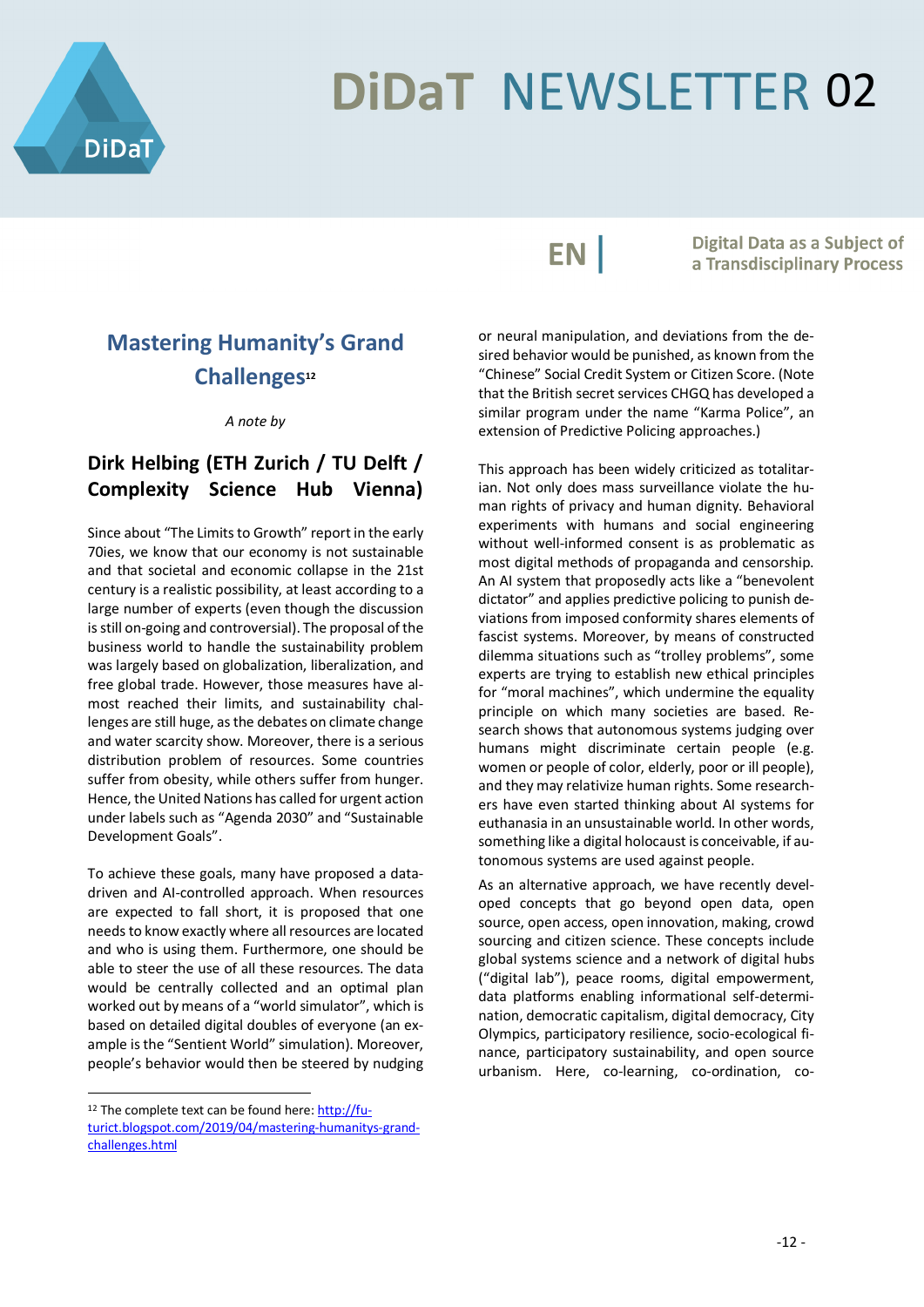

operation, and co-evolution are the expected success principles to benefit our economy and society. Unleashing collective intelligence would boost societies, combinatorial innovation would fuel the economy, and digital assistants would empower people. Most of these concepts are shortly described in some detail below, and links to articles are provided.

#### **1. Global Systems Science**

Today's strongly connected, global networks have produced highly interdependent systems that we do not understand and cannot control well. These systems are vulnerable to failure at all scales, posing serious threats to society, even when external shocks are absent. As the complexity and interaction strengths in our networked world increase, manmade systems can become unstable, creating uncontrollable situations even when decision-makers are well-skilled, have all data and technology at their disposal, and do their best. To make these systems manageable, a fundamental redesign is needed. A 'Global Systems Science' should create the required knowledge and paradigm shift in thinking.<sup>13</sup>

#### **2. Inspired by the MIT Media Lab, it is suggested to create a European Digital Lab**

In order to prepare the tools to counter our societies' existential threats, a large-scale initiative, a kind of Apollo project, is urgently needed. We propose to establish a Digital Lab – a European MediaLab, such that a sizeable progress can be made on a short time scale. The Digital Lab could be staffed with leading international experts (many would even return from the USA, if working conditions were competitive). It is a matter of political will and action to kick-start and support the activities that would foster and integrate cuttingedge research in various specialized digital hubs all over Europe and form a scientific collaboration network, the European Digital Lab.

Informational self-determination should be or is a human right. The slide below proposes a platform for informational self-determination, which would give control over our digital doubles back to the people. With this, all personalized services and products would be possible, but companies would have to convince us to share some of our data with them for a specific purpose. The resulting competition for consumer trust would eventually promote a trustable digital society.

The platform would also create a level playing field: not only big business, but also SMEs, spinoffs, NGOs, scientific institutions and civil society could work with the data treasure, if they would get data access approved by the people (but many people may actually select this as a default). Overall, such a platform for informational self-determination would promote a thriving information ecosystem.

Data management would be done by means of a personalized AI system running on our own devices, i.e. digital assistants that learn our privacy preferences and the companies and institutions we trust or don't trust. Our digital assistants would comfortably preconfigure personal data access, and we could always adapt it.

Over time, if implemented well, such an approach could establish a thriving, trustable digital age that empowers people, companies and governments alike, while making quick progress towards a sustainable and peaceful world. The concept fits the concept of a European Science Cloud well.<sup>14</sup>

#### **4. Creation of "Peace Rooms" to address the world's grand challenges better**

The resurgence of terms such as 'cold war' and 'clash of cultures' in the media reflects a dangerous social dynamic that could drive societies to the brink of recession, civil war and societal collapse. We suggest that a more modern, open and scientific strategy might help to prevent history from repeating itself.

Today's strategic 'war rooms' use big data, artificial intelligence and cognitive environments to manage conflicts and crises or run big business. Recasting them as 'peace rooms' would be better in tomorrow's world — they would then be more democratic and would operate with greater transparency for legitimacy. This would help to build trust and expose flaws in the system.

Peace rooms could be run by interdisciplinary, international scientific teams to integrate the best available knowledge. They would rely on input from multiple stakeholders — including cities, civil society, nongovernmental organizations, citizen scientists and crowdsourcing — to find solutions that work for as

<sup>&</sup>lt;sup>13</sup> Dirk Helbing (2013), Globally networked risks and how to respond, Nature volume 497, pages 51–59,

https://www.nature.com/articles/nature12047

<sup>14</sup> https://www.morgenpost.de/web-wissen/web-technik/article213868509/Facebook-Skandal-Experte-raet-zudigitalem-Datenassistenten.html ;

http://futurict.blogspot.com/2018/04/nudging-tool-ofchoice-to-steer.html ; https://www.japantimes.co.jp/opinion/2018/04/30/commentary/world-commentary/stopsurveillance-capitalism/ ; https://www.theglobalist.com/capitalism-democracy-technology-surveillance-privacy/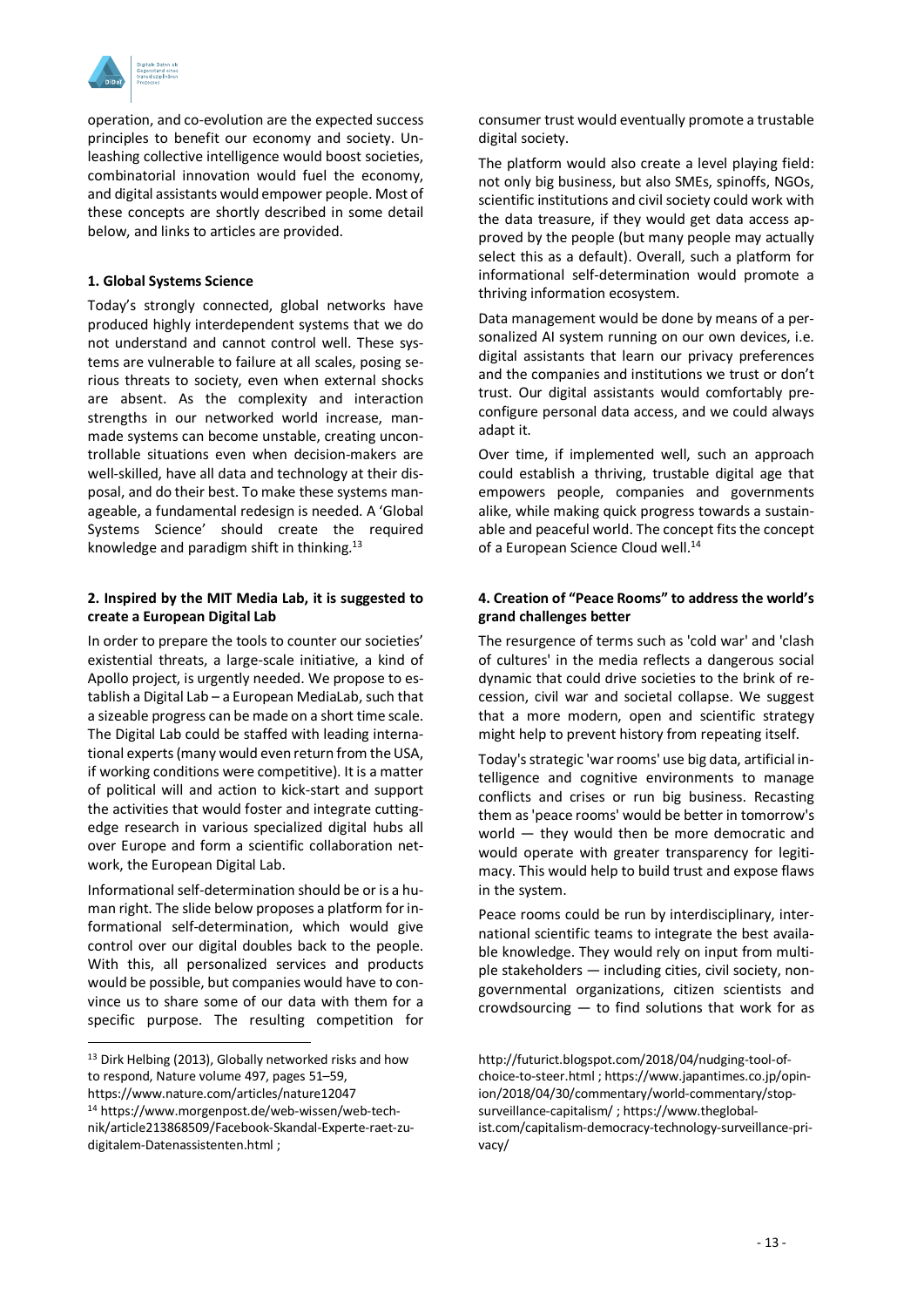

many people as possible. The rooms would be supervised by ethics experts to ensure that innovative outcomes are used responsibly.

This is in line with approaches such as democratic capitalism and digital democracy. Peace rooms could change how strategic decisions are made in crisis situations, guiding us from uncontrollable conflict to the sustainable development that the world needs now.<sup>15</sup>

#### **5. Creation of a platform for participatory, digital democracy, i.e. a digital upgrade of democracy to foster collective intelligence**

Digital democracy is aiming to foster collective intelligence to find solutions to complex societal issues that result in better outcomes by integrating different perspectives and solutions. On a digital platform, the various arguments on the subject would be collected, structured and summarized in different perspectives. After that, the main representatives of the various perspectives would come together at a roundtable and deliberate on innovative, integrated solutions that would work for as many different groups of people as possible. Only then one would vote – namely on the set of best integrated solutions.<sup>16</sup>

#### **6. Development of a "design for values" and "responsible innovation" approach**

Responsible innovation is needed to address the grand challenges of the 21st century. It requires proactively addressing relevant moral and social values already in the design phase of new technologies, products, services, spaces, systems, and institutions.

There are several reasons for adopting a design for values approach:

(1) the avoidance of technology rejection due to a mismatch with the values of users or society,

(2) the improvement of technologies/design by better embodying these values, and

(3) the generation or stimulation of values in users and society through design.<sup>17</sup>

https://www.nature.com/articles/549458c ;

#### **7. Creation of the framework for a real-time feedback and coordination system for a sustainable management of complex systems (socio-ecological finance system)**

Using the Internet of Things, one could now quantify the impact of human action on the environment and others in a multi-dimensional way. Noise, stress, CO2, waste and other effects that one would like to reduce would be measured by various sensors. The same applies to effects one would like to promote, such as the recycling of resources. Such a multi-dimensional realtime measurement and feedback system would be able to incorporate the values and goals of our society. For example, environmentally-friendly and social production methods could be made profitable and attractive. In this way, the emergence of a sustainable circular economy and a sharing economy could be promoted by a novel socio-ecological finance system, which one may call "Finance 4.0+". Such a system would bring the Internet of Things and Blockchain technology together to reach the UN 2030 Sustainable Development Goals more quickly, in a participatory way.18

#### **8. Development of a City Olympics concept as participatory format to address global challenges**

"City Olympics" or "City Challenges" could boost innovation on a cross-city level involving all stakeholders. They would be national, international or even global competitions to find innovative solutions to important challenges. Competitive disciplines could, for example, be the reduction of climate change, the development of new, energy-efficient systems, sustainability, resilience, social integration, and peace. The solutions would be publicly funded and should be Open Source (for example, under a Creative Commons license) in order to be reused and developed further by a multitude of actors in all cities i.e. by corporations, SMEs and spin-offs, researchers, NGOs and civil society. In this way, the potential of trends such as Open Source Movement, Hackathons, Fablabs, MakerSpaces, Gov Labs and Citizen Science would be raised to an entirely new level, creating the potential for civil society solutions. The new success principles would be collaborative practices such as co-learning,

 <sup>15</sup> Dirk Helbing & Peter Seele (2017). Turn war rooms into peace rooms, Nature volume 549, page 458,

https://www.theglobalist.com/technology-big-data-artificial-intelligence-future-peace-rooms/

<sup>16</sup> https://www.huffingtonpost.com/entry/how-to-makedemocracy-work-in-the-digital-

age\_us\_57a2f488e4b0456cb7e17e0f ; https://www.nature.com/news/society-build-digital-democracy-1.18690

<sup>17</sup> http://designforvalues.tudelft.nl/ ; https://www.weforum.org/agenda/2018/03/engineering-a-more-responsible-digital-future ; https://www.tudelft.nl/en/tpm/research/projects/engineering-social-technologies-for-a-responsible-digital-future/ ; https://standards.ieee.org/industry-connections/ec/ead-v1.html ; https://ethicsinaction.ieee.org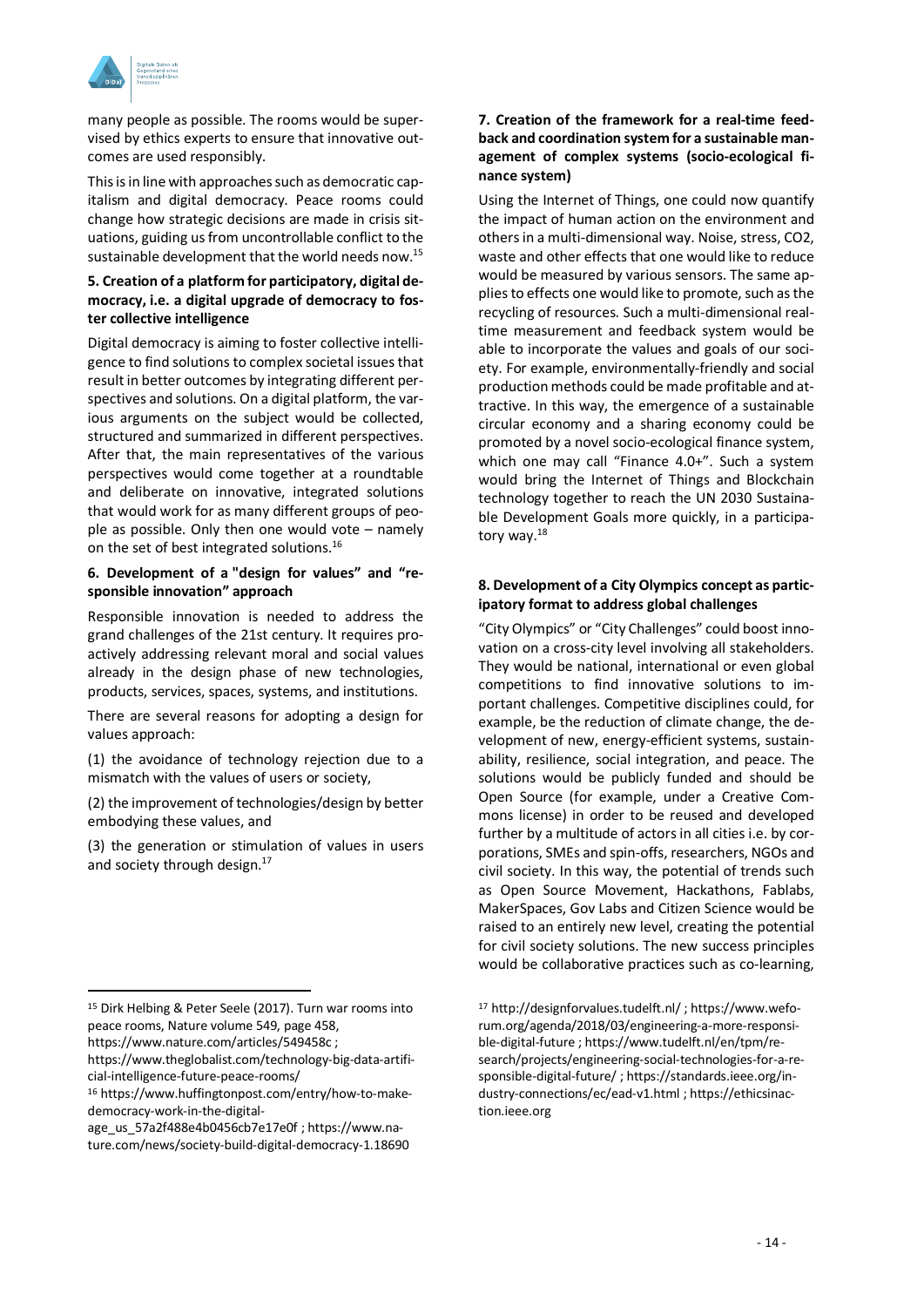

co-creation, combinatorial innovation, co-ordination, co-operation, co-evolution, and collective intelligence.

Increasing the role of cities and regions as drivers of innovation would allow innovative solutions and initiatives to be launched in a bottom-up way. All interested circles could contribute to City Challenges. Scientists and engineers would come up with new solutions and citizens would be invited to participate as well, e.g. through Citizen Science. Media would continuously feature the efforts and progress made in the various projects. Companies could try to sell better products and services. Politicians would mobilize the society. Overall, this would create a positive, playful and forward-looking spirit, which could largely promote the transformation towards a digital and sustainable society. In the short time available, the ecological transformation of our society can only succeed if the majority of our society is taken on board, and if everyone can participate and profit.<sup>19</sup>

https://www.youtube.com/watch?v=di\_Qf1nR\_XA; https://www.youtube.com/watch?v=TaRghSuzBYM ; https://www.youtube.com/watch?v= KhAsJRk2lo ; https://www.youtube.com/watch?v=X\_HXkFVXV5k ; Swissnex just organized a meeting in Bangalore, India, on this: http://futureictforum.com ; https://m.facebook.com/Future-ICT-for-Sustainable-Cities-Forum-340105613248552/

 <sup>19</sup> http://www.coss.ethz.ch/education/BETH.html <sup>19</sup> https://www.csh.ac.at/event/csh-workshop-city-games/ ; https://www.csh.ac.at/event/csh-eth-workshop-1st-cityolympics/ ; https://www.bloomberg.org/program/environment/climatechallenge/ ; http://www.eib.org/en/projects/sectors/urban-development/city-call-for-proposal/index.htm ; https://wwf.panda.org/our\_work/projects/one\_planet\_cities/one\_planet\_city\_challenge/ ; https://www.youtube.com/watch?v=SEsga1ZKsw4 ;